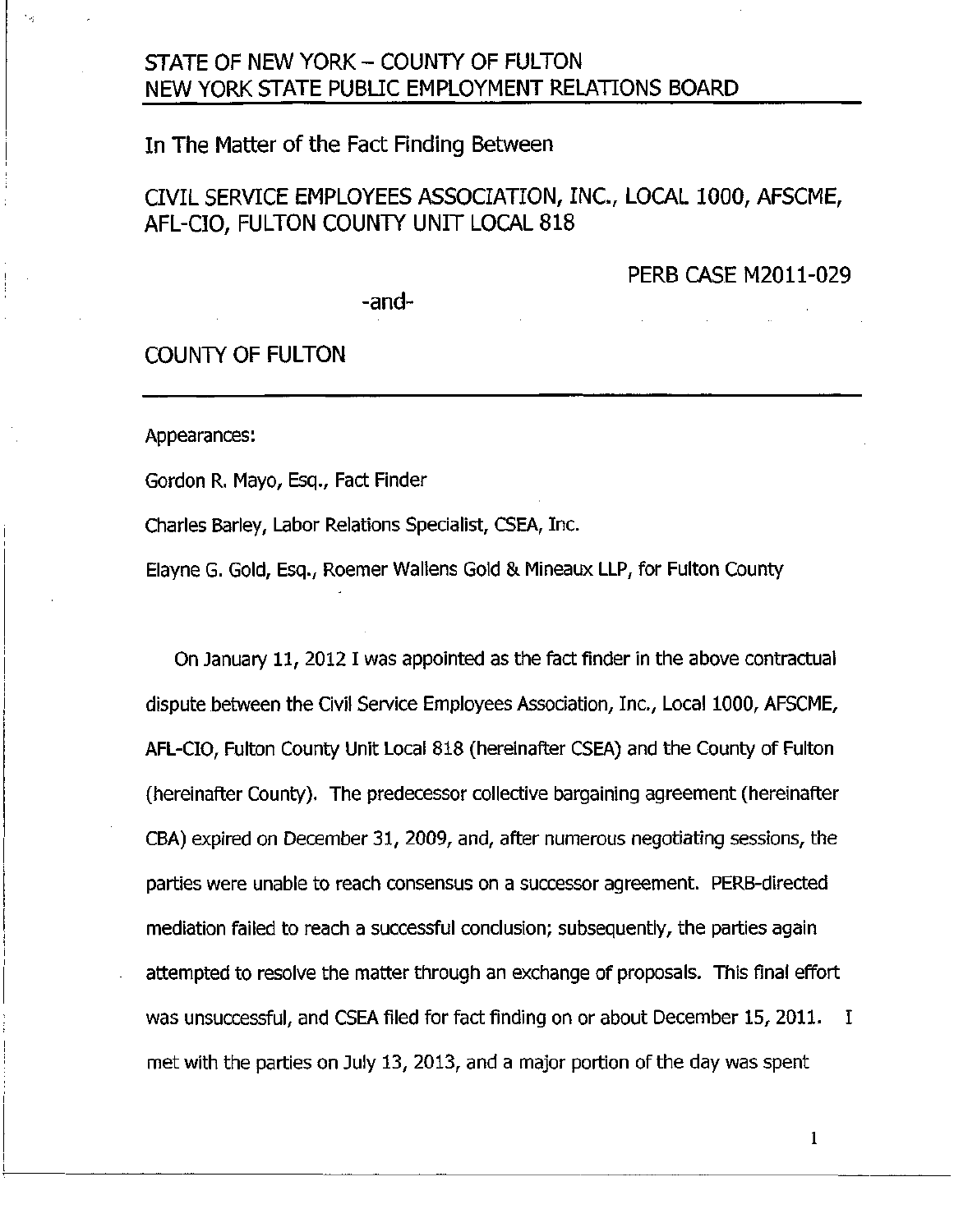attempting to craft an agreement. Those efforts were unsuccessful, and a fact finding hearing was held on October 10, 2012. Both parties submitted closing briefs, which were received by me on or about November 14, 2012.

Although there are there are several other items that I will briefly discuss, the most compelling issues facing the parties are compensation and health insurance. Fulton County can hardly be described as economically robust. The unemployment rate exceeds eleven percent, and the economic base to provide a floor under taxes has withered in past years. Once the glove-making center of the country, most of those jobs are now overseas. Because of the high unemployment rate, combined with other economic factors, a major portion of the County's annual budget is spent on mandated program costs, particularly Medicaid and Welfare. When combined with other state mandates (including pension costs), approximately eight-five percent of the County budget pays for mandated services. That being said, the County has behaved very frugally in these tough economic times. The County-owned nursing home was sold, resulting in the cut of approximately two hundred fifty jobs, most of which were in the CSEA bargaining unit. Moreover, three additional County departments - Alcohol and Substance Abuse, Mental Health, and the Certified Home Health Agency - have been privatized. As a result, the County's CSEA workforce has shrunk in half, with the membership now numbering approximately two hundred fifty.

While the workforce has shrunk, the County's unreserved fund balance has not. This account, which can be utilized by the County for most discretionary spending (including raises and real property tax abatement), was in excess of \$12,000,000 in July 2012. Additionally, the County had only \$495,000 in debt, which is extraordinary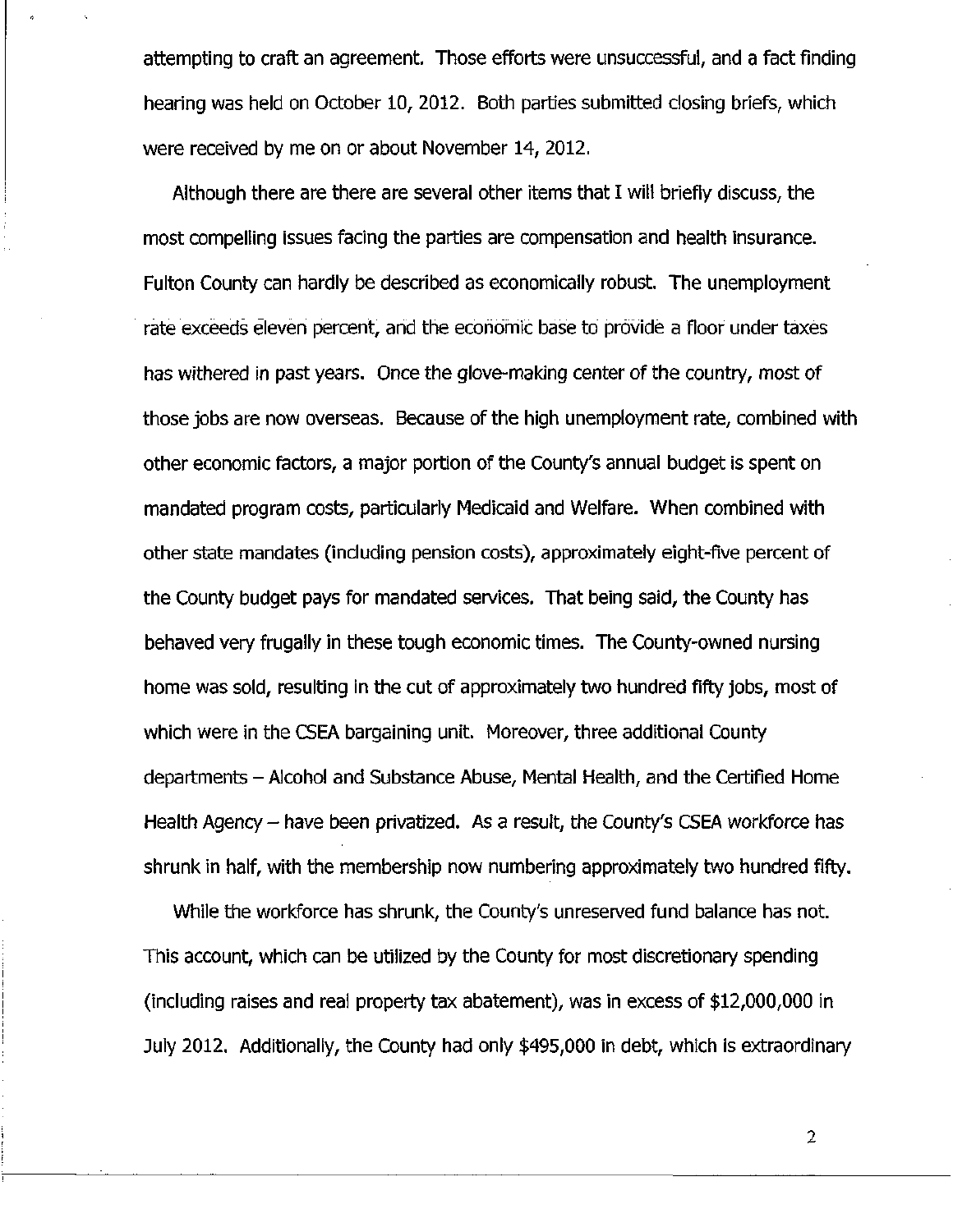in these days of tight budgets and the state-imposed two percent tax cap. As a result of its fiscal prudence, the County has a bond rating of A3 as assessed by Moody's Investor Services, the top rating given to municipalities. The sale of the County nursing facility (\$7,000,000) is not included in the unreserved fund balance, so today's number is more substantial, even accounting for the legacy costs surrounding the closure.

CSEA seeks a four year agreement, with a 0% increase in 2010, a 0% increase in 2011, a 2.25% increase in 2012, retroactive to January 1, 2012 for all employees on the payroll on that date, and a 2.5% increase effective January 1, 2013. The County has countered with a five year proposed agreement. It offers the CSEA membership a 0% increase for 2010, 2011 and 2012, and then a 1.5% increase for both 2013 and 2014. I have reviewed the comparable salaries in both adjoining counties and counties determined to be equivalent by the County, and it appears that the CSEArepresented employees in the most common titles receive significantly lower salaries than their neighbors. Of course, those neighboring counties are not plagued by the unemployment rate that Fulton County faces. According to the County's own figures, a 1% increase in salary across the bargaining unit would cost approximately \$77,000, as there have been no salary increases for nearly three years, and the payroll has remained static. Additionally, the County has proposed lagging County employees' salaries an additional week (there already exists a one week lag).

Attempting to govern a county while being weighed down by state mandates is becoming increasingly difficult in the tax cap era. Costs keep rising, yet the ability to pay for these state programs fall primarily on the residential homeowner in areas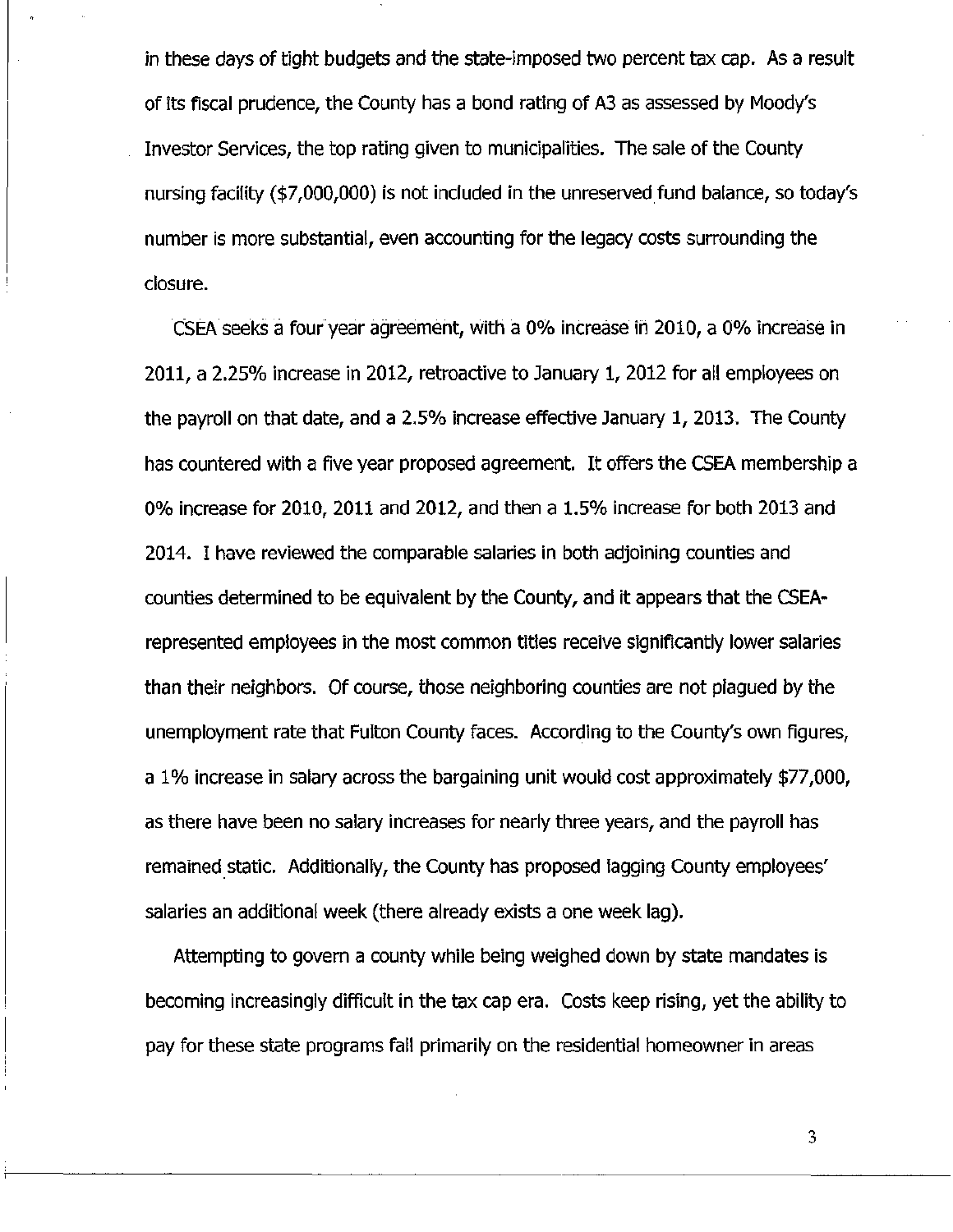where commercial and industrial sources have withered. CSEA members are taxpayers too, and while their taxes are going up, their salaries have remained stagnant, which is a double whammy. While I commend the County for its fiscal prudence, there is no requirement that its employees should bear an inordinate share of the burden. I therefore propose that the parties enter into a four year agreement with the following salary schedule in place:

 $2010 - 0%$  increase

 $2011 - 0%$  increase

2012 - 1% increase effective January 1, 2012, for all employees on the payroll on that date, and 1% increase July 1, 2012 for all employees on the payroll on that date.  $2013 - 1\%$  increase effective January 1, 2013 for all employees on the payroll on that date, and 1.5% increase on July 1, 2012 for all employees on the payroll on that date. All the above increases shall be added to the salary schedule.

With a County holding a very large fund balance, this schedule will not cause the County any fiscal difficulty, and will alleviate the pain of two years of zeroes for employees who do not earn large salaries and have had to deal with inflationary pressures without any relief. As to the additional one week of lag payroll, the County shall be given the right to implement this process effective July 1, 2013. Prior to implementing the lag increase, County employees shall have the right to utilize up to five days of benefit time (vacation, personal, holiday and compensatory time), at the employee's discretion, to cover the additional payroll lag week implemented under this provision.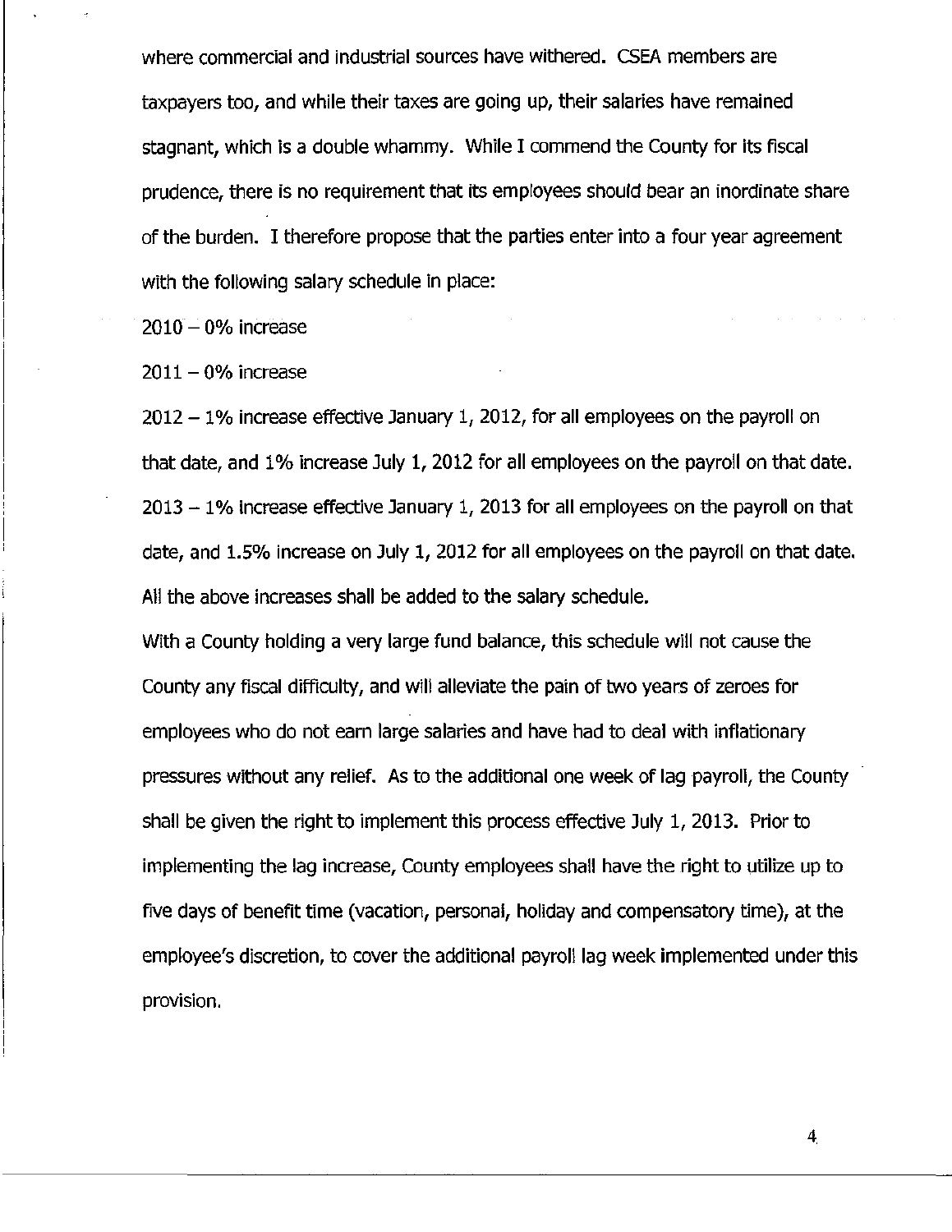As an additional cost item, CSEA has sought an increase in the boot allowance from its current (and longstanding) \$50.00 per year to \$100.00 per year. Evidence was presented that it is impossible to purchase the proper safety boot for \$50.00, with most footwear of this nature being \$100.00 and above. Approximately seventy employees enjoy this benefit, which would cost the County an additional \$3,500.00 per year. When one takes into account the cost to the County of injuries that might be sustained by employees with substandard equipment, \$3,500.00 seems like a bargain. "Pennywise and pound foolish" is a term that comes immediately to mind; accordingly, an increase of this allowance to \$100.00 per year, effective January 1, 2012, is appropriate.

The health insurance contribution of newly hired employees is an issue that divides the parties, but only on the amount of contribution. Currently, employees who have single insurance coverage do not contribute to their health insurance costs, while family coverage ranges between a 27-30% contribution. New employees pay 50% the first year, and the County proposes that this percentage remain at 20% the second and succeeding years. CSEA has countered with a sliding scale for the first four years of 50%, 20%, 15% and 10% contributions. It is the County's claim that other bargaining units have accepted this 20% number for new employees in their second year (and all subsequent years), and for that reason CSEA should also sign on. Fulton County's family contribution is one of the highest in the area, yet there is no movement on reducing that figure marginally in exchange for the individual increase. Nonetheless, a 20% contribution for new hires after the first year is not unreasonable, given the ever-increasing cost of health insurance.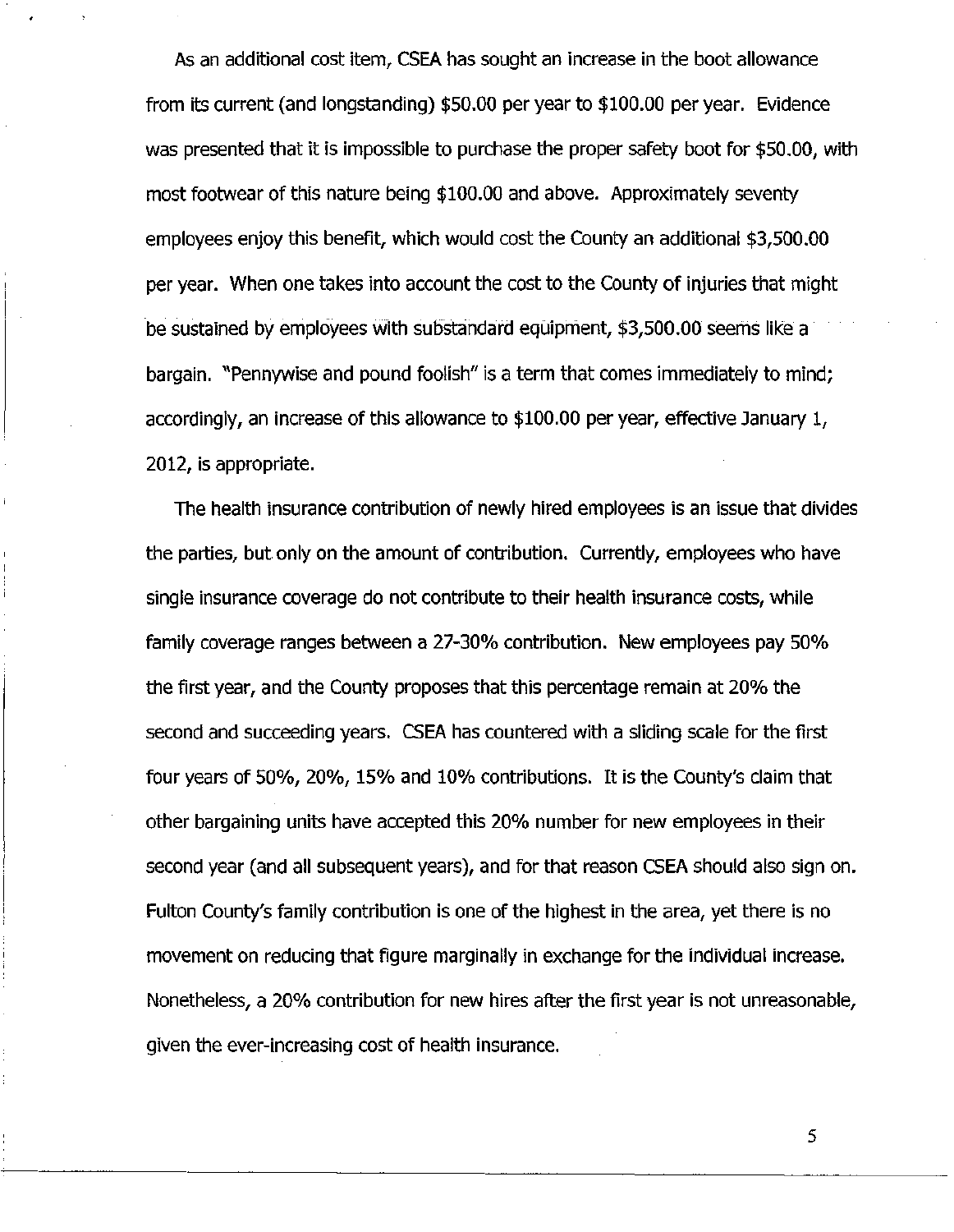There are other, less significant issues pending between the parties, but obviously compensation and health insurance are most pressing. Indeed, agreement has been reached on a majority of topics, and hopefully this report can provide a basis for settlement of this dispute, which is now nearly three years in duration. As an aside, there is one issue that has been presented to me that I feel compelled to recuse myself from deciding. That deals with increased compensation for DSS caseworkers who provide services after hours. I authored an arbitration award on this subject last year, in which I dismissed a contractual grievance and instructed the parties to attempt to resolve the matter during collective negotiations. That has not occurred, but because of my prior connection with the issue, I feel that I cannot in good faith render my opinion on the merits of this subject.

After having reviewed the submissions and proposals by both parties, I hereby make the following recommendations:

1. The parties shall enter into a four year agreement, with a salary schedule as set forth as follows: 0% increase in both 2010 and 2011; 1% increase on January 1, 2012, for all employees on the payroll on that date; 1% increase on July 1, 2012, for all employees on the payroll on that date; 1% increase on January 1, 2013, for all employees on the payroll on that date; 1.5% increase on July 1, 2013, for all employees on the payroll on that date. All increases referred to *supra* shall be on base.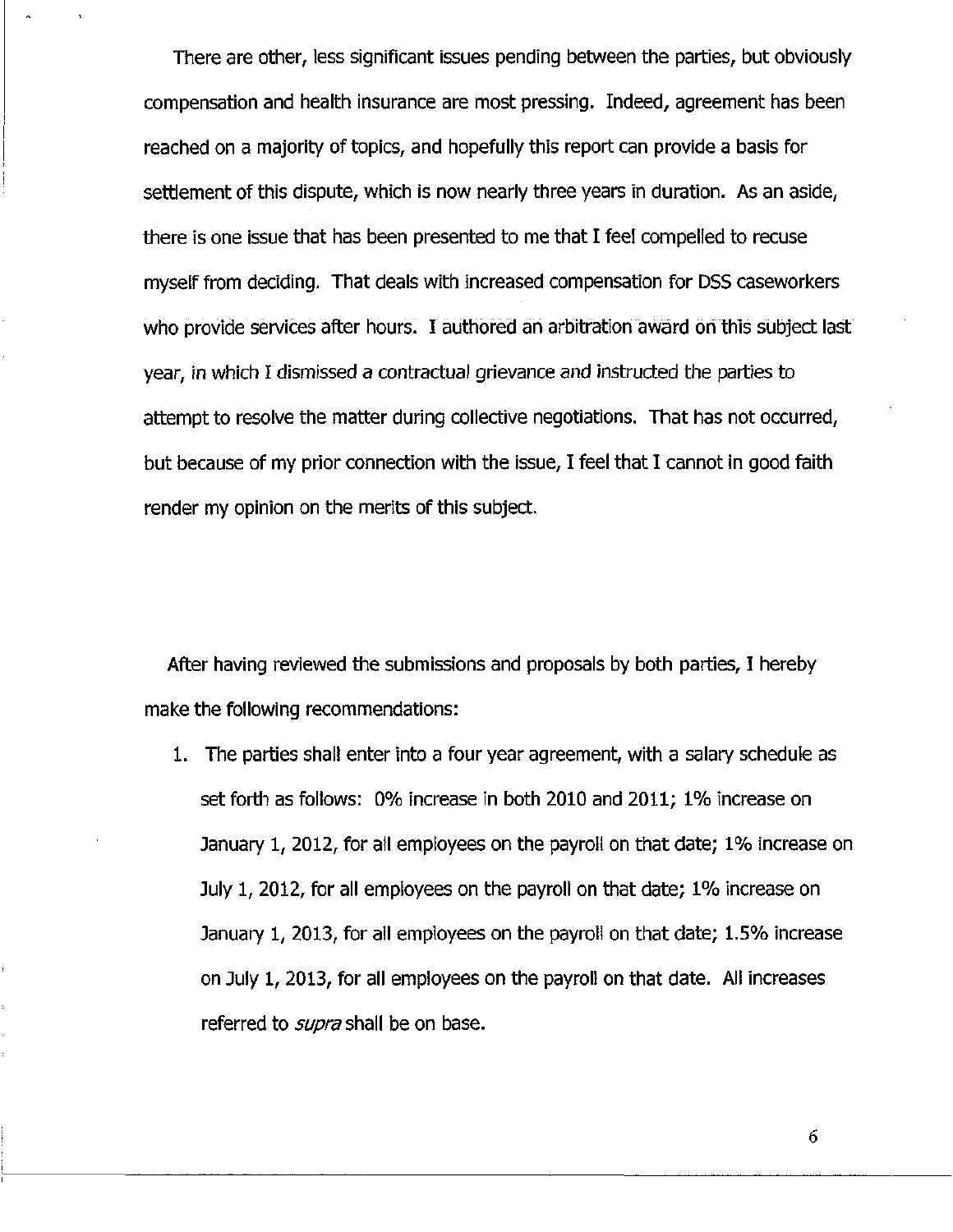- 2. The County shall be given the authority to institute an additional week of lag payroll (there already exists one week) on July 1, 2013. Prior to the implementation of the additional lag, County employees shall have the right to utilize up to five days of benefit time (vacation, personal, holiday and compensatory time), at their personal discretion, to cover the additional payroll lag week implemented under this provision.
- 3. The boot allowance for eligible employees shall be increased from \$50.00 per year to \$100 per year, effective January 1, 2012.
- 4. Health insurance contributions for new hires who select the individual plan shall remain at 50% during the first year of employment, and then revert to 20% for all ensuing years. Family plan contributions for new hires will remain unchanged.
- 5. All other contractual issues between the parties shall remain unchanged unless agreed upon following the receipt of this report and its subsequent acceptance by the parties.
- The above report addresses the most pressing issues presented to me during the fact finding process, and my recommendations for the manner in which the instant impasse may be resolved.

Dated: December 13, 2012

 $\angle$ Jordon 1 M

GORDON R. MAYO, Fact Finder